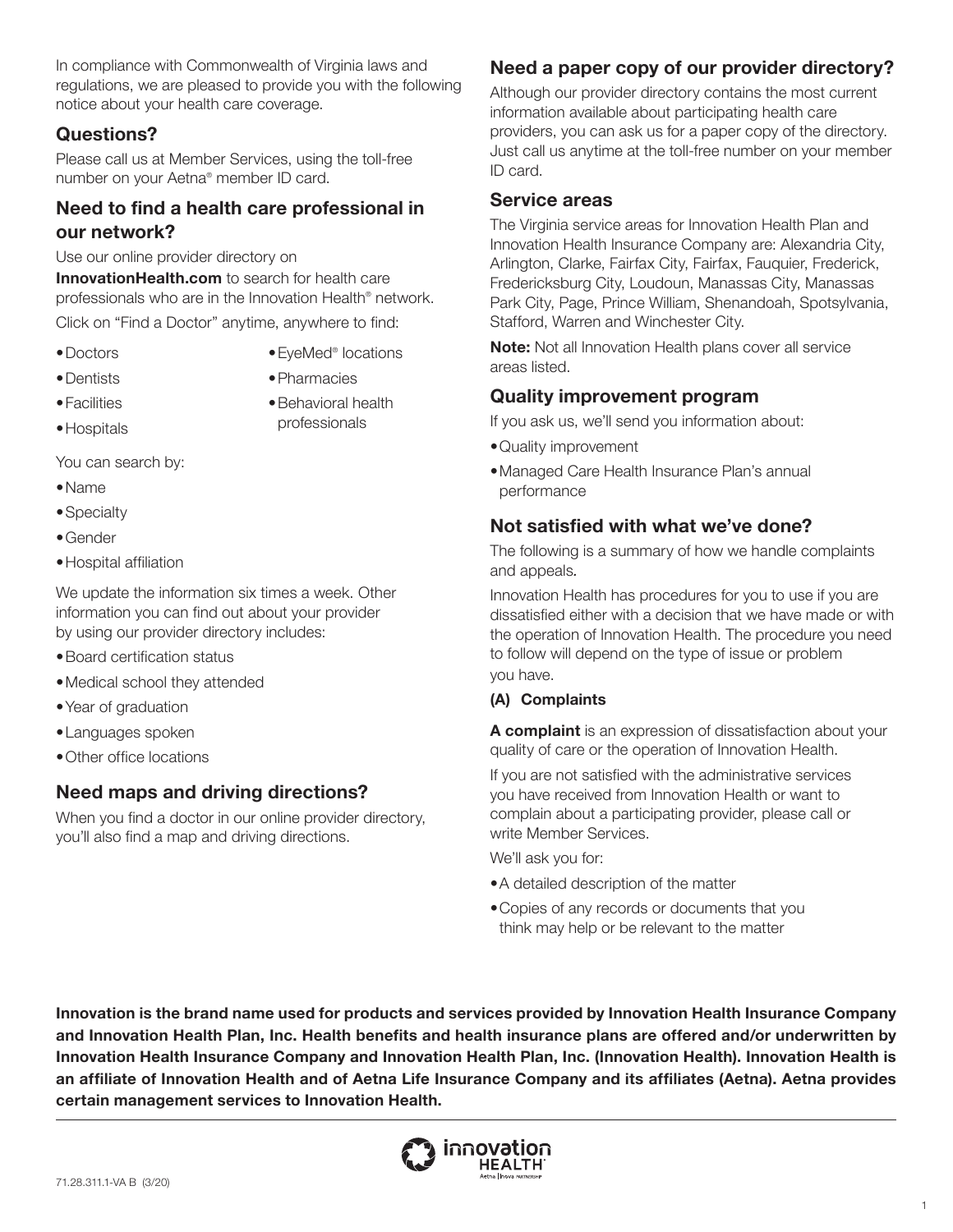We will review the information and send you a written response within 30 calendar days of our receipt of the complaint. We may take longer to send you a response if we need more information and this information cannot be obtained within the original 30 calendar days. Our response will let you know what you will need to do to seek an additional review.

### **(B) Appeals of adverse benefit determinations**

**An appeal** is a request to Innovation Health to reconsider an adverse benefit determination. As outlined more thoroughly below, the appeal procedure for an adverse benefit determination typically has two levels. (Individual benefits have only one level of appeal.)

Innovation Health will send you written notice of an adverse benefit determination. The notice will tell you:

- •The reason for the decision
- Steps to take if you want to appeal
- Your rights to receive more information that may be relevant to your appeal

You may choose to have an authorized representative make the appeal on your behalf by providing Innovation Health with written consent. In addition, if your appeal involves an urgent care claim or a preservice claim, a doctor may represent you in the appeal.

If you have any questions about your appeal, or the health care services you have been provided, that we have not satisfactorily addressed, you may contact the Office of the Managed Care Ombudsman or the Office of Licensure and by any of the ways below.

•Mail:

Office of the Managed Care Ombudsman PO Box 1157 Richmond, VA 23218

#### •Toll-free: **1-877-310-6560**

- •Fax: 1-804-371-9944
- •Email: **[Ombudsman@SCC.Virginia.Gov](mailto:Ombudsman@SCC.Virginia.Gov)**

OR

•Mail:

Virginia Department of Health Complaint Unit Office of Licensure and Certification 9960 Mayland Drive, Suite 401 Henrico, VA 23233-1463

- Toll-free main number: **1-800-955-1819**
- Metro Richmond area toll-free phone: **1-804-367-2106**
- Metro Richmond area fax: **1-804-527-4503**
- Metro Richmond area email: **[OLC-Complaints@VDH.Virginia.Gov](mailto:OLC-Complaints@VDH.Virginia.Gov)**

Innovation Health provides for two levels of appeal of the adverse benefit determination. If you decide to appeal to the second level, you must submit your request within 60 days from the date of the first-level appeal decision.

#### **(C) External reviews**

**An external review** is your right to have certain adverse decisions made by Innovation Health get reviewed by an independent review organization (IRO).

**An adverse benefit determination** may involve a denial because the service was deemed medically unnecessary, experimental or investigational.

Instructions on how to request an external review are included with the denial of an urgent care appeal, a refusal to review an urgent care appeal on an expedited basis, and an Appeal Hearing Committee's adverse response to a second-level appeal.

Here is some information about external reviews:

- If the denial of your claim is due to a medical judgment, you may be able to get an external review if you're not satisfied with your appeal decision.
- For cases related to the treatment of cancer, it's not necessary to complete all internal appeals before you request an external review.
- For most other cases, you will need to finish all of your internal appeals before you can request an external review.

Your request for an external review must be submitted to the Bureau of Insurance within 120 days from the date of Innovation Health's final adverse decision.

### **Exhaustion of process**

We encourage you to use all of the procedures and processes we've described before you file a complaint with the Bureau of Insurance or request an investigation of a complaint. Please note, though, that you may contact the Office of the Managed Care Ombudsman for assistance at any time during the complaint or appeal process with Innovation Health, as described above.

The procedures and processes we've described are mandatory, regarding either any alleged breach of the Group Agreement of Certificate by Innovation Health, or any matter within the scope of the complaint and appeal process.

### **(D) Record retention**

We will keep all records about your appeals and complaints for at least seven years.

### **(E) Fees and costs**

Innovation Health is not responsible for any legal fees or any other fees you incur if you pursue a complaint or appeal.

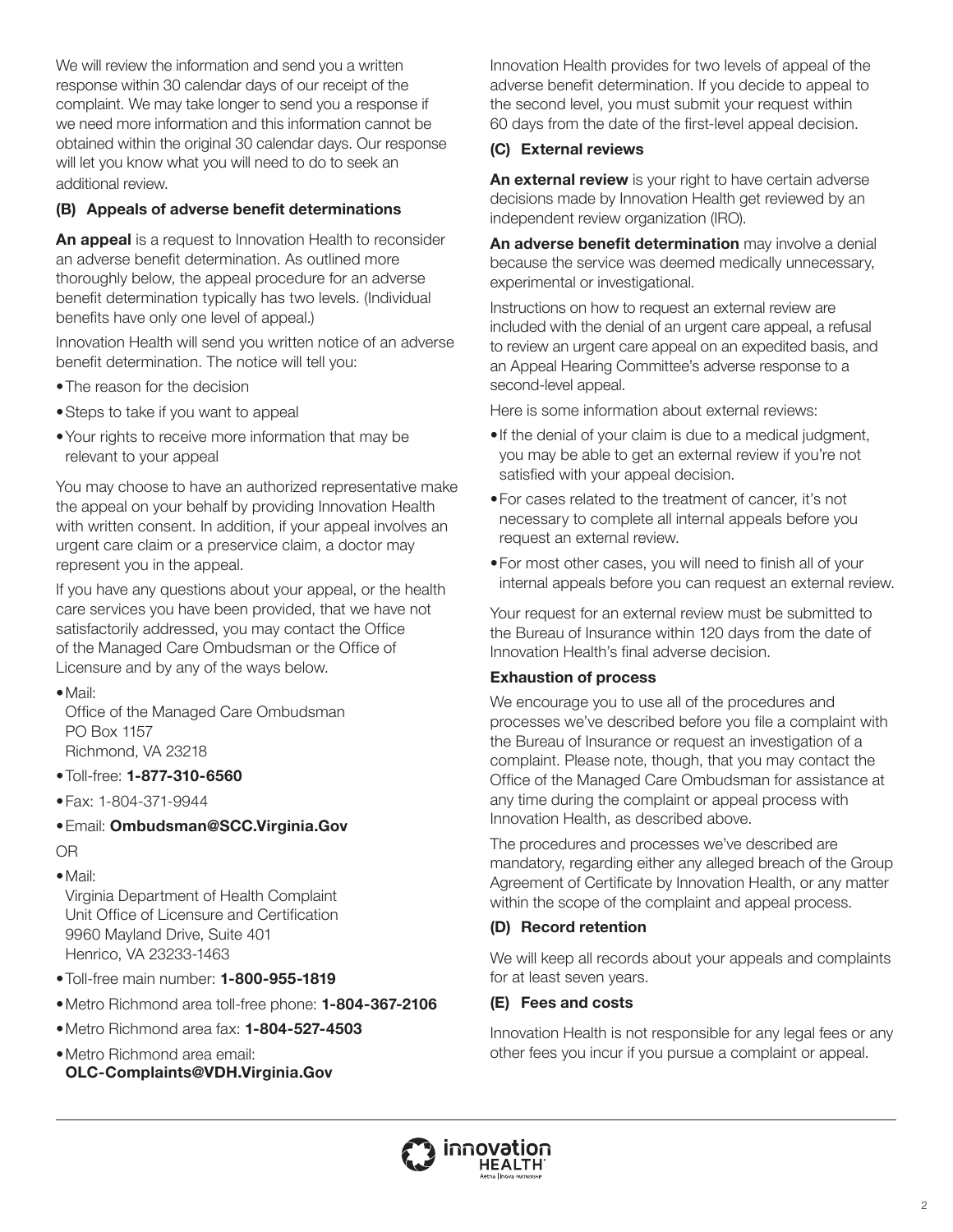# **Time frames for adverse benefit and appeal determinations**

All time frames shown below begin on the date Innovation Health receives the claim or appeal, unless otherwise noted. **Note:** For cases related to the treatment of cancer, it's not necessary to complete all internal appeals before you request an external review.

| <b>Type of claim</b>                                                                                                                                                                                                                                                                                                    | <b>Initial decision</b>                                                                                                                | Level-one appeal                                                                                                                                                                                                                                                                                                                                                                                                                 | Level-two appeal                                                                                                                                                                                                                                                                                                                                                                                                          |
|-------------------------------------------------------------------------------------------------------------------------------------------------------------------------------------------------------------------------------------------------------------------------------------------------------------------------|----------------------------------------------------------------------------------------------------------------------------------------|----------------------------------------------------------------------------------------------------------------------------------------------------------------------------------------------------------------------------------------------------------------------------------------------------------------------------------------------------------------------------------------------------------------------------------|---------------------------------------------------------------------------------------------------------------------------------------------------------------------------------------------------------------------------------------------------------------------------------------------------------------------------------------------------------------------------------------------------------------------------|
| <b>Urgent care claim</b><br>A claim for medical care<br>or treatment where delay<br>could seriously jeopardize<br>the member's life, health,<br>or ability to regain<br>maximum function, or<br>subject the member to<br>severe pain that cannot<br>be adequately managed<br>without the requested<br>care or treatment | As soon as possible but<br>not later than 72 hours                                                                                     | • Within 24 hours for<br>appeals that relate to a<br>prescription to alleviate<br>cancer pain.<br>• Within 36 hours after<br><b>Innovation Health</b><br>receives all necessary<br>information for a<br>two-level process<br>• Within 72 hours for a<br>single-appeal process<br>(the review will be<br>provided by Innovation<br>Health personnel who<br>were not involved with<br>making the adverse<br>benefit determination) | • Within 24 hours for<br>appeals that relate to a<br>prescription to alleviate<br>cancer pain.<br>• Within 36 hours after<br>Innovation Health<br>receives all necessary<br>information for a<br>two-level process<br>· Within 72 hours for a<br>single-appeal process<br>(the review will be<br>provided by Innovation<br>Health personnel who<br>were not involved with<br>making the adverse<br>benefit determination) |
| <b>Preservice claim</b><br>A claim for a benefit that<br>requires approval of the<br>benefit in advance of<br>obtaining medical care                                                                                                                                                                                    | Within 15 calendar days                                                                                                                | Within 15 calendar days<br>(the review will be provided<br>by Innovation Health<br>personnel who were not<br>involved in making the<br>adverse benefit<br>determination)                                                                                                                                                                                                                                                         | Within 15 calendar days<br>(not applicable for<br>individual benefits plans)                                                                                                                                                                                                                                                                                                                                              |
| <b>Concurrent care claim</b><br>extension<br>A request to extend or<br>a decision to reduce<br>a previously approved<br>course of treatment                                                                                                                                                                             | • If an urgent care claim,<br>as soon as possible but<br>not later than 24 hours<br>• If a nonurgent claim,<br>within 15 calendar days | Treated like an urgent<br>care claim (within 24<br>hours) or preservice claim<br>(within 15 calendar days),<br>depending on the<br>circumstances                                                                                                                                                                                                                                                                                 | Treated like an urgent<br>care claim (within 24<br>hours) or preservice claim<br>(within 15 calendar days),<br>depending on the<br>circumstances                                                                                                                                                                                                                                                                          |
| <b>Concurrent care claim</b><br>reduction or termination<br>A decision to reduce<br>or terminate a course<br>of treatment that was<br>previously preauthorized<br>by Innovation Health                                                                                                                                  | With enough advance<br>notice to allow the<br>member to appeal                                                                         | Not applicable                                                                                                                                                                                                                                                                                                                                                                                                                   | Not applicable                                                                                                                                                                                                                                                                                                                                                                                                            |
| <b>Postservice claim</b><br>Any claim for a benefit<br>that is not a preservice<br>claim, urgent care claim,<br>or concurrent care<br>claim extension                                                                                                                                                                   | Within 30 calendar days                                                                                                                | Within 30 calendar days<br>(the review will be provided<br>by Innovation Health<br>personnel who were not<br>involved in making the<br>adverse benefit<br>determination)                                                                                                                                                                                                                                                         | Within 30 calendar days<br>(not applicable for<br>individual benefits plans)                                                                                                                                                                                                                                                                                                                                              |

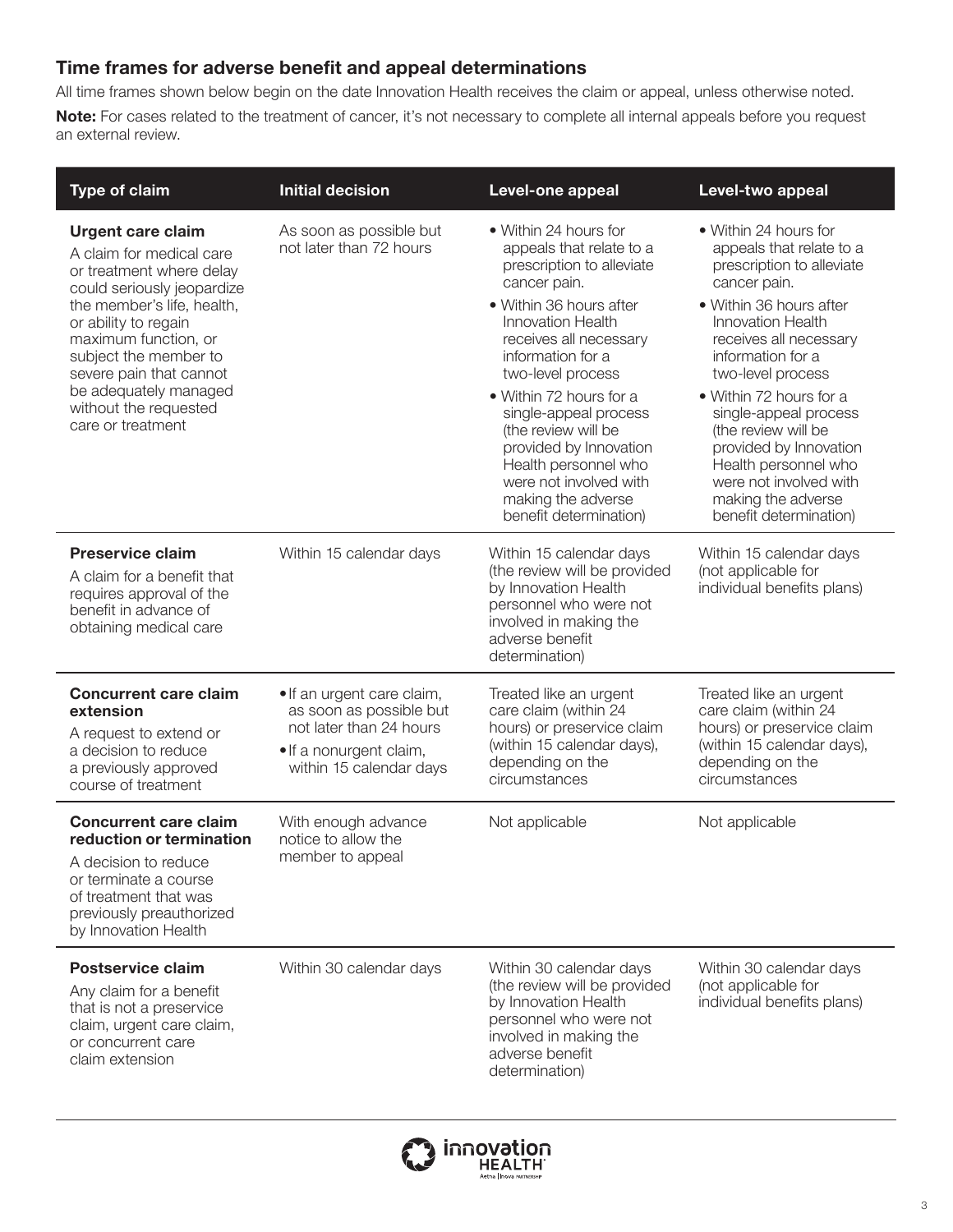Innovation Health complies with applicable Federal civil rights laws and does not unlawfully discriminate, exclude or treat people differently based on their race, color, national origin, sex, age, or disability.

We provide free aids/services to people with disabilities and to people who need language assistance.

If you need a qualified interpreter, written information in other formats, translation or other services, call the number on your ID card.

If you believe we have failed to provide these services or otherwise discriminated based on a protected class noted above, you can also file a grievance with the Civil Rights Coordinator by contacting:

Civil Rights Coordinator, P.O. Box 14462, Lexington, KY 40512, **1-800-648-7817**, TTY: 711, Fax: **859-425-3379**, **[CRCoordinator@aetna.com](mailto:CRCoordinator@aetna.com)**.

You can also file a civil rights complaint with the U.S. Department of Health and Human Services, Office for Civil Rights Complaint Portal, available at **<https://ocrportal.hhs.gov/ocr/portal/lobby.jsf>**, or at: U.S. Department of Health and Human Services, 200 Independence Avenue SW., Room 509F, HHH Building, Washington, DC 20201, or at **1-800-368-1019**, **800-537-7697 (TDD)**.